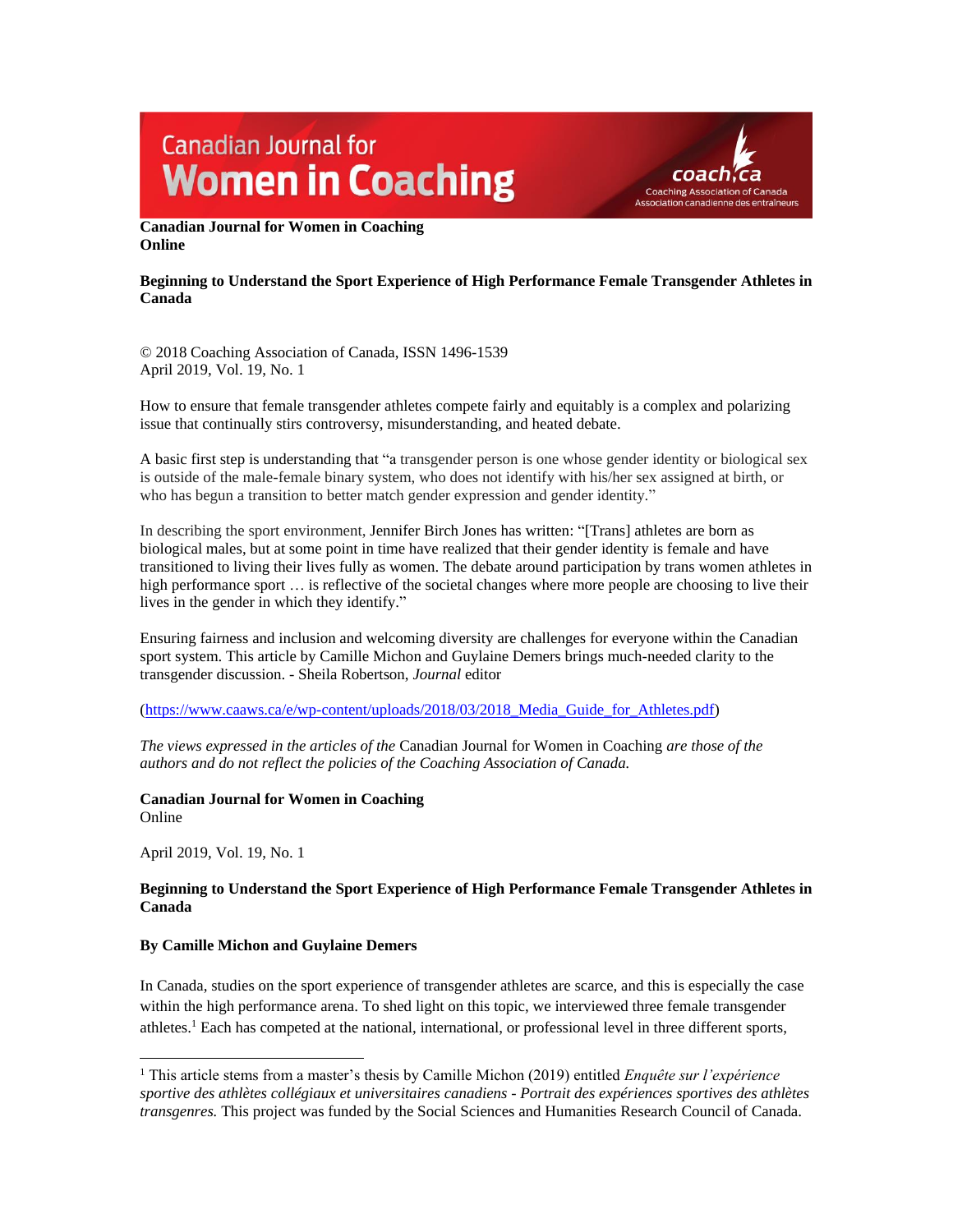each with its own culture. While their respective sport backgrounds differ considerably, all three share similarities that help us to better understand the sport experiences of transgender athletes, whether before, during, or after their transition. These sport experiences provide guidance regarding what should be considered to make sport more inclusive and open to diversity, particularly with respect to transgender women at all levels of competition. Our aim is to give a voice to these athletes in order to promote greater awareness of their reality within the sport community, in particular among coaches. We want coaches to have a better understanding of the transgender athletes' sporting experience. We also want to equip coaches to work with transgender athletes and to educate their own athletes about the importance of allowing transgender athletes to compete at all levels of competition.

#### **What the female transgender athletes told us about their sport experiences**

#### *When to transition to transgender*

Fundamentally, being transgender and discovering that your identity does not match the gender assigned to you at birth brings its share of challenges and difficulties. In the case of the three athletes we interviewed, each was aware of being transgender starting from their teen years, yet they only began their transition in adulthood. Social context was the main reason for waiting to make the transition. As teenagers, the athletes found themselves in sport environments that displayed little openness to diversity, an experience that did not encourage them to start the transition at this time in their lives. Their need to continue in their sport was stronger than their need to assert themselves as transgender. In young adulthood, having moved on to a different environment than that of their teen years, two decided to make the transition while staying active in their sport. The third preferred to undergo a complete transition before returning.

#### *Stay in sport? Yes, but with restrictions.*

From their inception, sports have been designed and developed around two mutually exclusive categories: men on one side and women on the other. How can a transgender athlete be made to feel welcome in this binary system? A respectful answer for the athlete would be: by including them in the gender category with which they identify. But the real answer is not so simple. The eligibility of transgender men  $-$  that is, women who transition to the male gender — to compete against men is rarely challenged. In this situation, according to the latest recommendations of the International Olympic Committee (IOC) pertaining to gender reassignment,<sup>i</sup> as soon as a transgender man identifies as such, he may take part in competitions in the male category without having to meet any special requirements. However, for transgender women men who transition to the female gender — the IOC has inclusion requirements: the athlete needs to have declared the new gender identity (being a woman) at least four years prior and has to undergo hormonal treatment to regulate testosterone levels. That is, 12 months before their first competition, they must have less than 10 nanomoles per litre of blood.

Although the three athletes had to comply with the above requirements before competing, such restrictive measures did not curb their ambitions; all three persevered in their respective sports. Moreover, none suffered reprisals from male or female teammates (for coed sports) or from opponents. Only one was identified with her former gender by an event organizer, but the situation was rapidly resolved. It would appear that female transgender athletes are able to pursue their sport freely so long as they submit to the measures imposed on them. However, we cannot generalize this to all transgender athletes and all sports, since our findings derive from the experiences of only three athletes.

### *Sports as a medium of affirmation and integration for transgender athletes*

The three transgender athletes clearly identified sport as playing a particularly important role in their lives in several respects. First, all are high performers in their sports, and their sport participation is a priority in their lives. Most high-performing athletes report that reaching the highest levels of their sport requires total dedication, and transgender athletes are no exception. For these three, sport has always been associated with success and affirmation. Throughout their lives, their sport experiences has boosted their selfconfidence**.** This is one of the most important elements for transgender people, given that their need for recognition and social acceptance is decisive in the transition process. Moreover, the psychological health benefits of physical activity must not be ignored, especially in light of recent statistics showing that one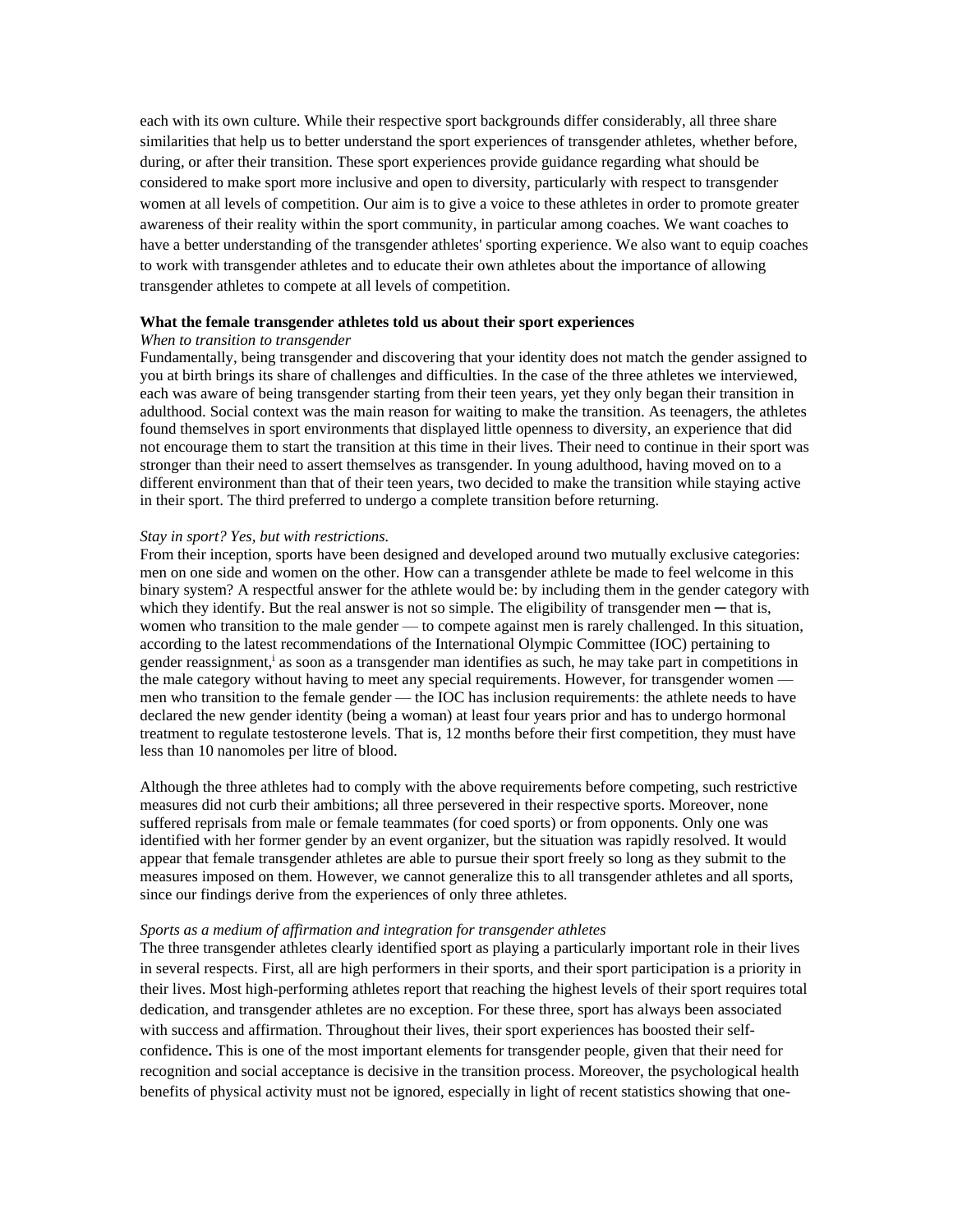third of transgender youths have attempted suicide.<sup>ii</sup> All three mentioned sport as a key pillar in their lives, especially during adolescence. This demonstrates the powerful role sports can play in helping transgender youths adopt healthy long-term behaviours, increase their self-confidence and validation, and maintain psychological balance, which can be fragile after discovering a transgender identity. This need to play sports to maintain a psychological balance surfaced several times during the interviews. Indeed, the practice of their sport corresponded to the times when they felt particularly good, compared to the torments experienced outside the sport. The outlet offered by the practice of sport became a safe place where it was possible to take refuge and where the transgender athletes had access to a real feeling of well-being. In itself, each recommended the practice of a sport or physical activity to anyone living a transition simply for producing the state of mind in which physical expenditure can thrive and for the access to the feeling of tranquility produced momentarily by the sport.

## *Sports with little openness to diversity*

Although sport has its share of positive impacts in the lives of participants, the transgender athletes we interviewed have not had an easy or linear journey in sport. All three changed sports as a result of unpleasant situations or a lack of regard in the sport they initially chose. For two of the three, the decision to leave the initial sport is explained by the coach's behaviour. In the first situation, it was the LGBTphobic comments made by the coach that tarnished the sporting experience. Evolving within a sporting context in which she did not feel fully respected progressively detached her from her sport to focus on another sport. The second athlete decided to leave her sport as a teenager after noticing that her teammates' comments and values made her sporting environment harmful. Her coach questioned her on the subject, but did not enact any concrete actions to change this culture. The abandonment of the sport, despite the talent of this athlete, was the solution to which she turned.

Safety was often mentioned as a concern during the interviews; the athletes seemed to look for communities where they could assert their gender identity without feeling afraid. They told us that during young adulthood, the need to assert themselves took precedence over participation in their sport. However, since sport continued to be a core part of their identities, the need inevitably arose to find a solution. This led them in the direction of sports with greater openness to diversity that would enable them to find greater fulfilment as a transgender person.

## *Never underestimate the value of a support network.*

For transgender people in general, being able to count on a support network is one element that facilitates acceptance during the transition process. Indeed, it is commonplace for anyone who has been actively involved in sport to describe their sport environment as a second family. Accordingly, the acceptance and openness of team members — teammates and leaders alike — are decisive in transgender athletes' sport experience. As mentioned during the interviews, feeling welcome and respected in their sport environment largely contributed to their personal and professional fulfilment in sport. The role of the coach in establishing this diverse and welcoming sporting environment for transgender athletes is very important. (We provide avenues for coaches' interventions at the end of the article.)

All three openly identify as transgender in their communities, as they perceive their network to be safe, open, and welcoming. One revealed that the significant openness of those in her sport environment was a factor in her decision to embrace the cause and become a transgender advocate in her sport. The fact that no one around them questions their eligibility to participate substantially contributes to strengthening and maintaining their sense of belonging in their sport environment.

### *A need for education: We judge what we don't know.*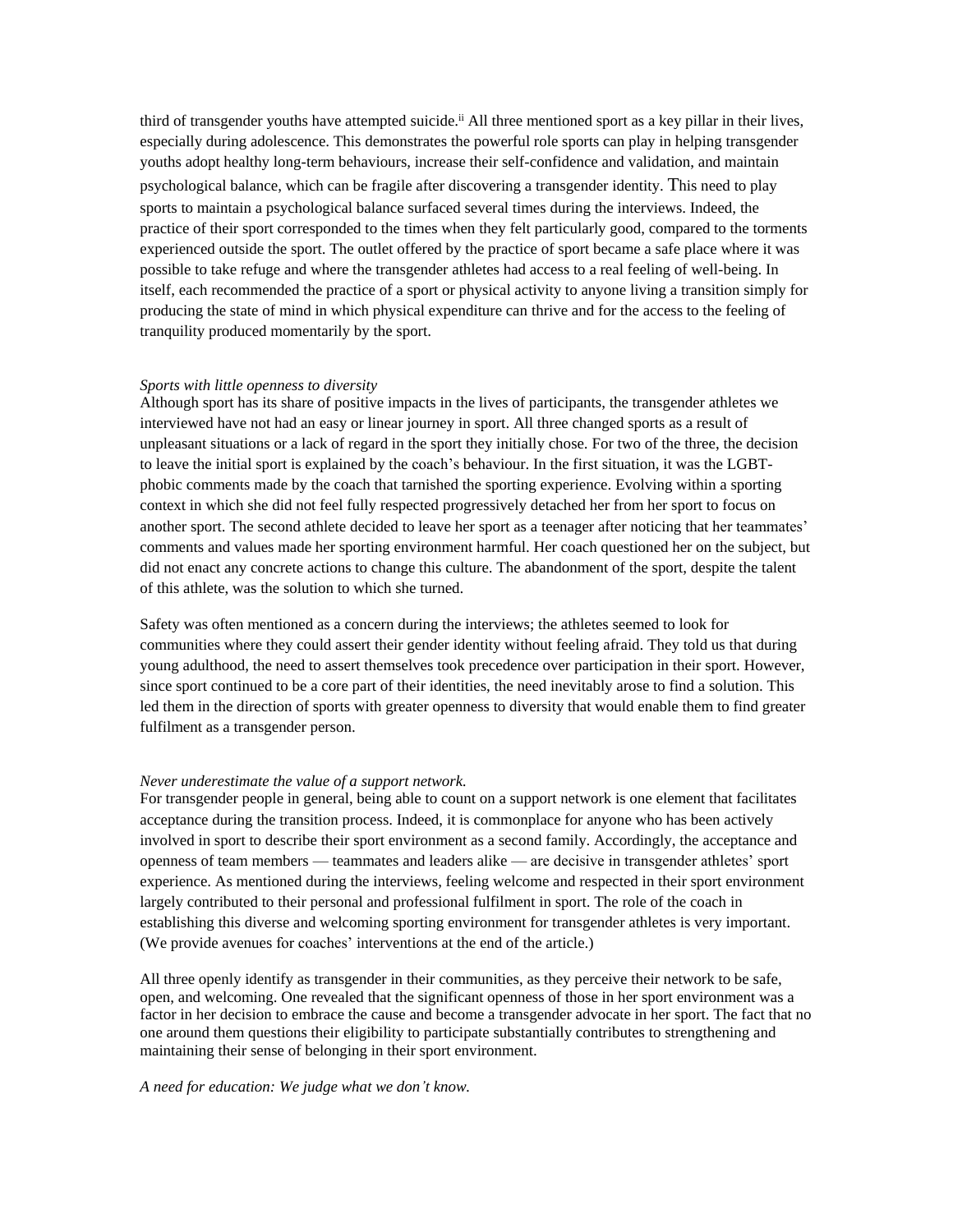According to the three, education is one of the best tools for deconstructing certain beliefs and consequently facilitating transgender athletes' integration into all levels of sport participation, from community to competitive. Few people are familiar with the realities of transgender individuals, or consider everything transition entails from a personal and relational standpoint. A lack of information is one of the greatest barriers to the inclusion of transgender athletes, whether in terms of a basic misunderstanding of the situation or a lack of sensitivity. This is a primary reason why many transgender athletes across the world, and particularly in North America, become public role models in various sport contexts. Two out of the three decided to play a leading role in their sport by openly identifying as transgender in order to educate those around them about the realities transgender athletes face and to share their sport experience. In addition, the three also highlighted the need to spread this information to everyone involved in the Canadian sport system through education specifically designed for coaches, athletes, and parents. The ultimate goal is to reach all stakeholders across the sport community to ensure everyone is adequately educated about transgender integration.

## **What coaches should consider to facilitate a transgender athlete's integration**

To reiterate, it is important to keep in mind that each transgender athlete is different. Therefore, as a coach, show openne**ss** by accepting any athlete identifying as transgender and helping her along her journey while respecting her process. Secondly, get information from both the transgender athlete and her sport organization in order to provide a training and competition environment that will meet her needs. Next, communicate this information within her sport environment. The process of educating other coaches, support personnel, teammates, and parents is an important step in establishing a safe and healthy environment for sport participation. The last step may seem obvious, but it is one of the most important. Enable the athlete to develop full athletic potential by providing the best possible training and competitive opportunities. This last point applies to all athletes, but is especially important for transgender athletes. If sport provides an outlet, a support network, and self-confidence, then coaches play a key role in creating that positive sport experience.

### **Helpful resources**

Various resources are available to help coaches fulfill this role, such as the guide developed by the Canadian Centre for Ethics in Sport (CCES)<sup>iii</sup> to support sport organizations in developing their inclusion policies. Another is TransAthlete,<sup>iv</sup> an online resource created by transgender athlete Chris Mosier that helps foster an understanding of transgender athletes' sport experience, explores various sport inclusion policies as they are updated around the world, and develops the roles and expectations associated with transgender allies. The aim of these resources is to empower all sport stakeholders to become allies of the cause, keeping in mind that the purpose of this article is to insist that everyone is entitled to a positive sport experience.

#### **The role of the coach in supporting a transgender athlete**

Both inside and outside the sporting environment, it must be kept in mind that each transgender person lives uniquely. Thus, not all transgender people resort to hormonal or surgical interventions. For some, simply being recognized by the gender with which they identify is sufficient in their personal process. Others will begin hormonal treatment, since the changes resulting from this process allow them to modify their body in a way to get closer to the gender with which they identify. Finally, surgical procedures may be a preferred option for some transgender people to change their genital anatomy, facial features, vocal folds, and other features that refer to their previous gender. All these operations require, for the most part, convalescence and significant expenses not covered by medical insurance. In addition, for any hormonal or surgical treatment, several meetings with specialists such as psychologists, psychiatrists, endocrinologists, surgeons who specialize in sexual reassignment, and plastic surgeons are mandatory with letters of support certifying that the transitional process is well-founded and permanent for the transgender person. These medical appointments are in themselves laborious and can extend over a long period. Consequently, a transgender person may choose not to use surgeries or hormonal treatment. It is therefore important to understand that the transition process varies from one person to another; it is essential to respect the choices the transgender person makes in her journey. At the end of the day, transgender people must feel good about themselves, regardless of the decisions they make about the transition process, because these decisions are intensely personal.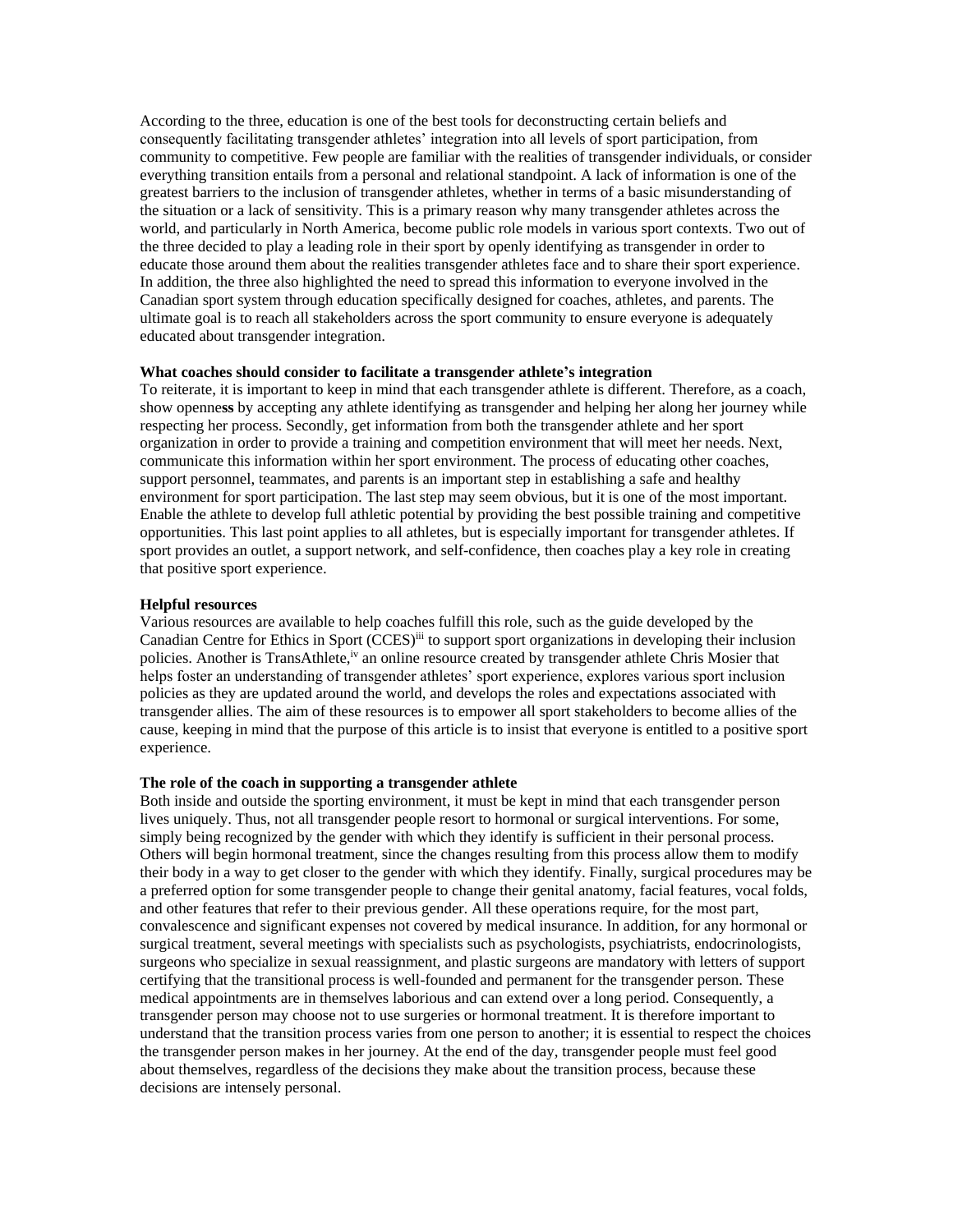Various situations may arise when an athlete comes out to a coach as a transgender:

- The coming out of the athlete in her sporting environment is personal and differs from one person to another. If the transgender athlete has confided in her coach about her gender identity, the coach should ask what approach to take with other members of the team or within the sporting environment. While it is essential to refer to the athlete by the gender with which she identifies, it is even more important to respect the moment when she chooses to identify herself as transgender in her sporting context. Whether by telling teammates, stakeholders or, more publicly, by announcing it to everyone, coming out remains a very personal step by the athlete and it is important to respect the pace. Not all transgender athletes want to be identified as such nor want to be role models in their sport. The decision varies from one athlete to another so ask before acting.
- The choice to opt for a hormonal transition is personal for every transgender person. However, in the case of female transgender athletes who wish to continue their athletic careers at the high performance level following transition, the hormone treatment process is unavoidable due to the IOC regulations. For recreational athletes, there is no need for a hormonal transition as U Sports new policies stipulate. It goes without saying that the hormonal treatment, when started, will have to be supported throughout the life of the athlete. The physical and physiological changes caused by hormone therapy are, for the most part, irreversible. The decision to undertake this type of treatment must come after thorough reflection on the part of the athlete.
- As with the hormonal transition, the choice to opt for a surgical transition varies from person to person mainly because the changes are significant, permanent, and can be very expensive. In order to get closer to their ideal and to feel good about themselves, some athletes will use mammoplasty and vaginoplasty in order to feel more comfortable in their body and more comfortable in the women's locker room. This is the case of one of the athletes interviewed who decided to return to her sport once her physical transition was complete. In a sporting context, providing a neutral dressing room or a place to respect the intimacy of the transgender athlete may be a solution.
- It is important to respect the pace of the athlete in her transition to her new gender identity. Being in the sporting context, coaches know that a priority is to develop the full potential of their athletes. Coaches also understand that for the majority of top athletes, sport is at the centre of their lives. That being said, when a transgender athlete decides to begin the transition, it is possible that her priority is primarily focused on her need to affirm her gender identity and that the sport becomes secondary for a period of time in her life. Sport is no less important than before, but elements related to the transition take a sizeable chunk of her daily life and it is possible that the time and the energy invested in the sport lessen. As a coach, it is important to respect the athlete's capabilities and to understand that the changes being experienced are major. Like any athlete experiencing personal upheaval, a transgender athlete needs to know that she can count on her coach at any time and that the coach will always be open to meeting her needs.

## **Guidelines to adapting the training environment**

- Use the right pronouns. From the moment the athlete expresses her transgender identity and wants to be identified with the pronouns that represent her, coaches should set an example by using appropriate vocabulary in front of other athletes and coaches. This demonstration of respect is a first sign of confidence the coach can demonstrate to her athlete. Establishing this link is essential for the athlete to feel included in her sporting environment.
- Adapt the intensity and frequency of training sessions according to the physiological and physical changes of the athlete. It is important to mention that hormonal treatment has repercussions on the physical abilities of the athlete. In training, it is necessary to adjust to the actual capabilities of the athlete, rather than constantly rely on past performances. Some athletes mentioned that they perceived a distinct difference in their capabilities due to the use of hormones. These repercussions vary from one athlete to another, hence the importance of being sensitive, as a coach, to the performance of the transgender athlete during the transition to help her perform at the best of her current capabilities. In addition, surgical procedures require convalescence to allow the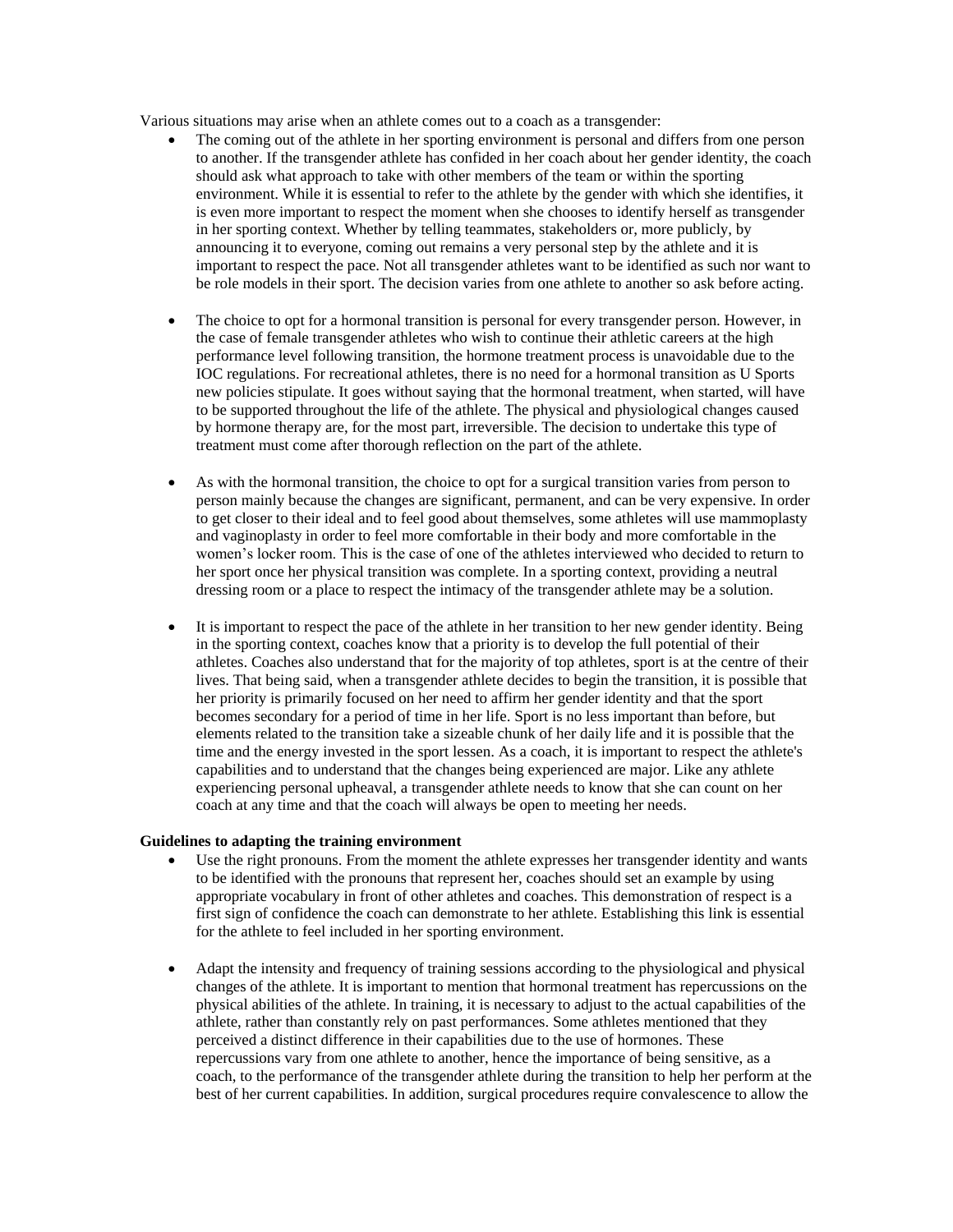athlete to regain optimal physical capabilities. An adaptation of the training sessions is necessary in order to give the body time to recover its strength before once again over-stressing the muscles.

 Adapt interventions to all members of the team by respecting the time needed for each of them to understand the new identity of a teammate. It is important to note that the announcement of the presence of a transgender person within a team has repercussions on all of its members. Whether accepting, understanding, or merely digesting the news, everyone around and on the team can take variable time before being comfortable; this is completely legitimate. Think of a team that has been evolving together since childhood when overnight, one athlete assumes a new gender identity; accepting the simple change of a first name can be a challenge**.** It is therefore essential to be surrounded by specialists and resources that enable team members to understand the situation and make progress in their reflections on the news. The athletes we met mentioned that when there is resistance to the presence of transgender athletes, it is often linked to a misunderstanding of what a transgender person is. The coach can thus serve as a link between the members of her team and the resources best adapted to the situation in order to welcome the news with the most sensitivity possible.

Finally, it is essential to remember that we are talking about human beings. These people have lived or are currently living through extremely difficult moments. Our coaching goes well beyond the athletic performance of our athletes. We constantly support them through various stages of their lives, and the transition to a new gender identity is probably one of the most difficult. We hope this article will help coaches to support the transgender athletes who cross their path in order to contribute to developing tomorrow's citizens by being open to differences.

## **About the Authors**

 $\overline{\phantom{a}}$ 

Camille Michon holds a bachelor's degree in physical and health education and is currently studying for a psychopedagogy master's degree in the Department of Physical Education at Laval University. She has a strong interest in researching women and sport. For the past two years, she has been collaborating on a research project that concerns Canadian athletes' sporting experiences around LGBT-phobia issues. She is also working as a research assistant for the women studies research chair at Laval University.

Guylaine Demers is a professor at Laval University. She takes particular interest in issues of women in sport and LGBT-phobia in sport. She is the Chair of Egale Action. Guylaine made the CAAWS list of Most Influential Women in 2007, 2010, and 2015. In november 2017, she was named the women's studies research chair at Laval University. Until recently, she was the appointed Chair of the Women and Sport Working Group set up by Minister Kirsty Duncan at the federal level. One of her achievements was the organization of Conversation 2015 dedicated to fostering solutions to bettering the experiences of women in the Canadian sport system [\(www.SolutionsWomenSport.ca\)](http://www.solutionswomensport.ca/)

[\(https://www.coach.ca/files/CJWC\\_OCTOBER2015\\_EN.pdf\)](https://www.coach.ca/files/CJWC_OCTOBER2015_EN.pdf). She is organizing another Conversation in June 2020.

i International Olympic Committee (2015). *IOC Consensus Meeting on Sex Reassignment and Hyperandrogenism.* URL:

[https://stillmed.olympic.org/Documents/Commissions\\_PDFfiles/Medical\\_commission/2015-](https://stillmed.olympic.org/Documents/Commissions_PDFfiles/Medical_commission/2015-11_ioc_consensus_meeting_on_sex_reassignment_and_hyperandrogenism-en.pdf) 11 ioc\_consensus\_meeting\_on\_sex\_reassignment\_and\_hyperandrogenism-en.pdf

ii Aide aux trans du Québec (2017). *Statistiques sur les personnes transgenres.* URL: <https://atq1980.org/2017/07/01/statistiques-sur-les-personnes-trans/>